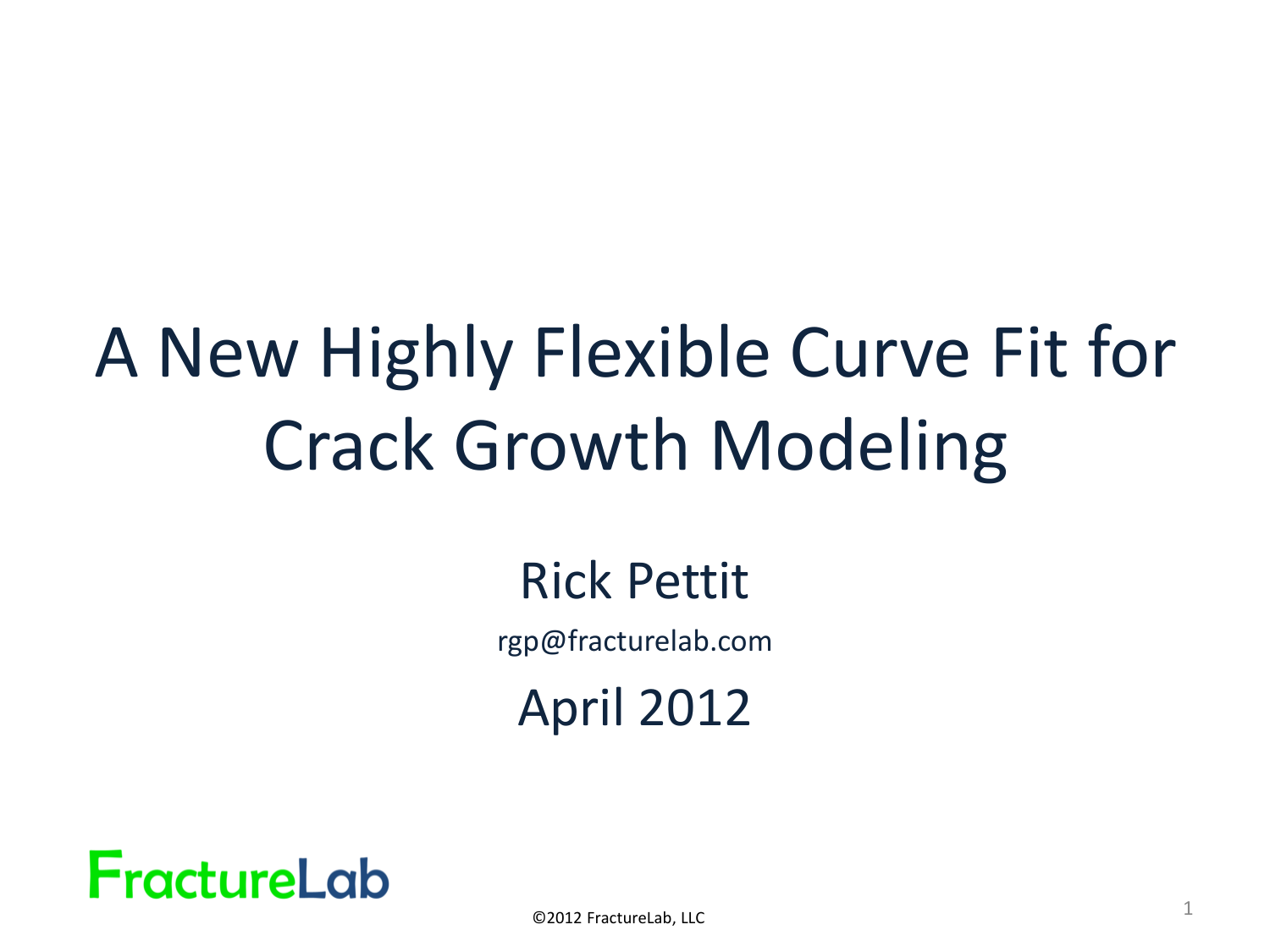## The Problem

- Several shortcomings remain in commonly available options for fitting crack growth data
	- **Paris' Law** has evolved to the **NASGRO\* equation**, which provides smoothing across R-ratios, and extends to threshold and toughness limits, but is restricted to linear log-log in Region II.
	- **Tabular input** can more accurately represent trends seen in test data, but the process of averaging and smoothing data is often ad hoc at best, and there is no smooth extrapolation to toughness and threshold limits as in the NASGRO equation.
- A standard smooth fit that can accommodate non-linear Region II behavior is needed.

\*NASGRO is a registered trade name of Southwest Research Institute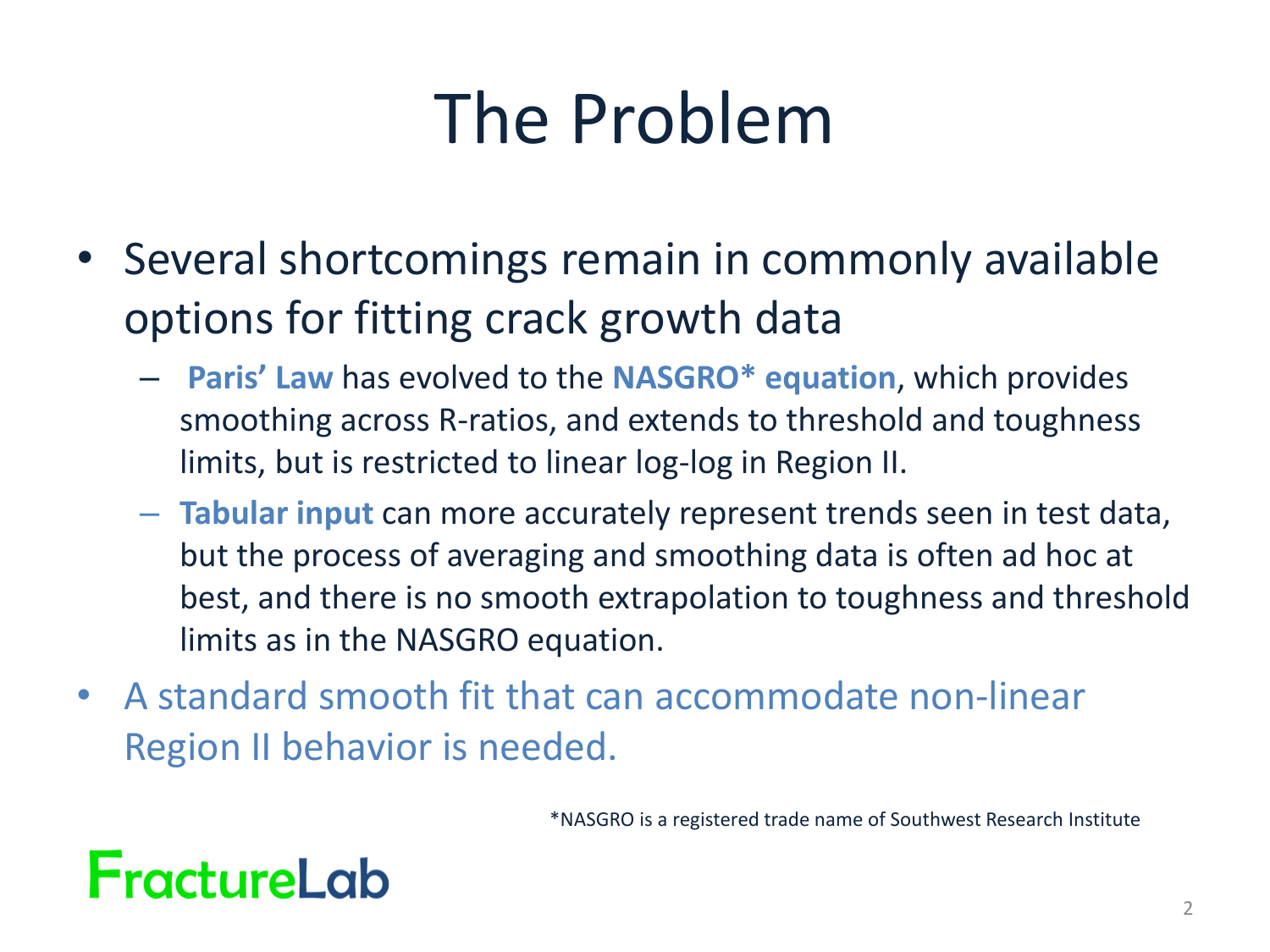### Solution: The PN Model Format





Smooth, nonlinear Region II, but otherwise similar to NASGRO formulation

FractureLab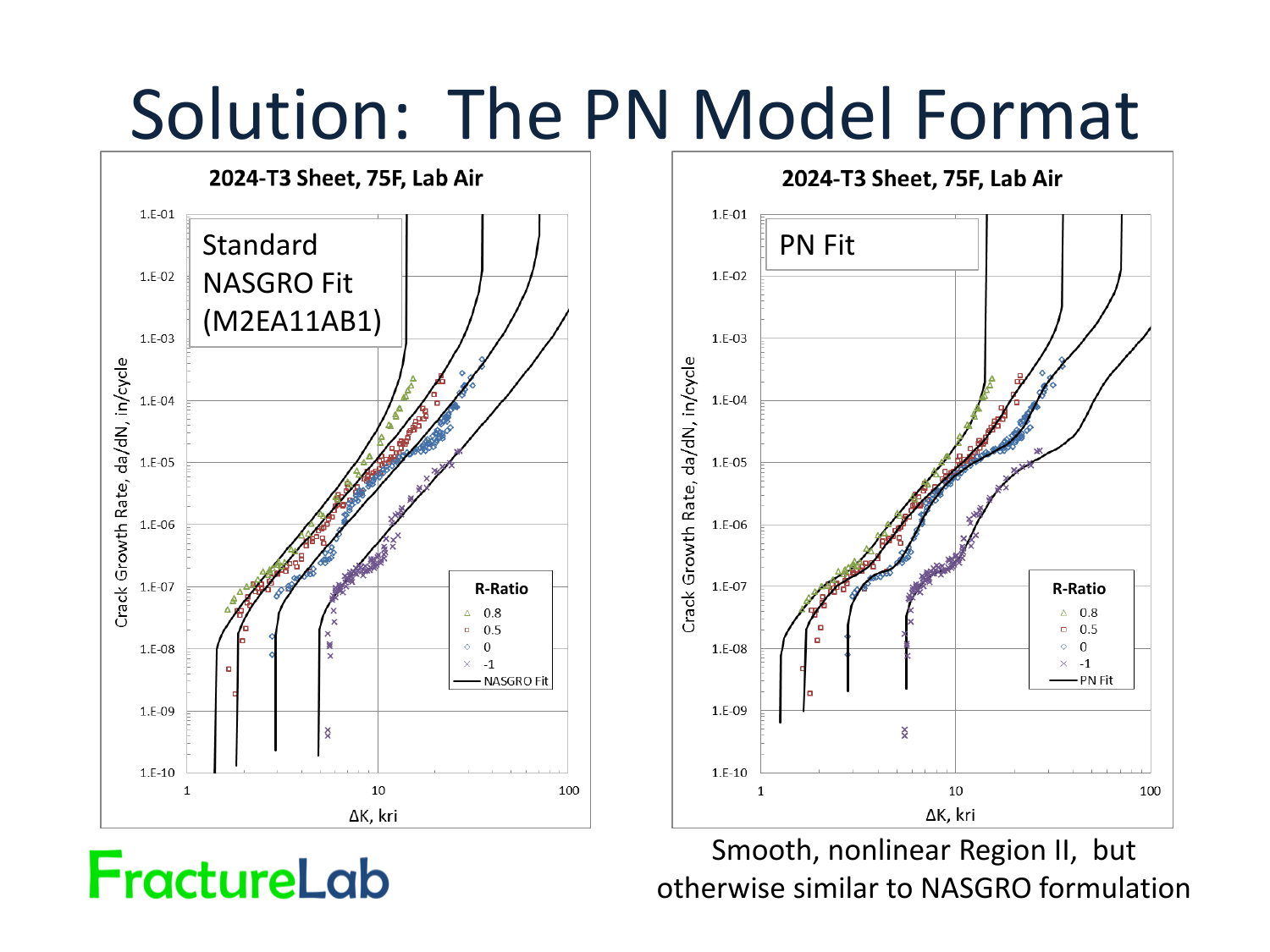### Extrapolation of 2024-T3 PN Model

• Fit extrapolation to high and low R appears smooth and reasonable

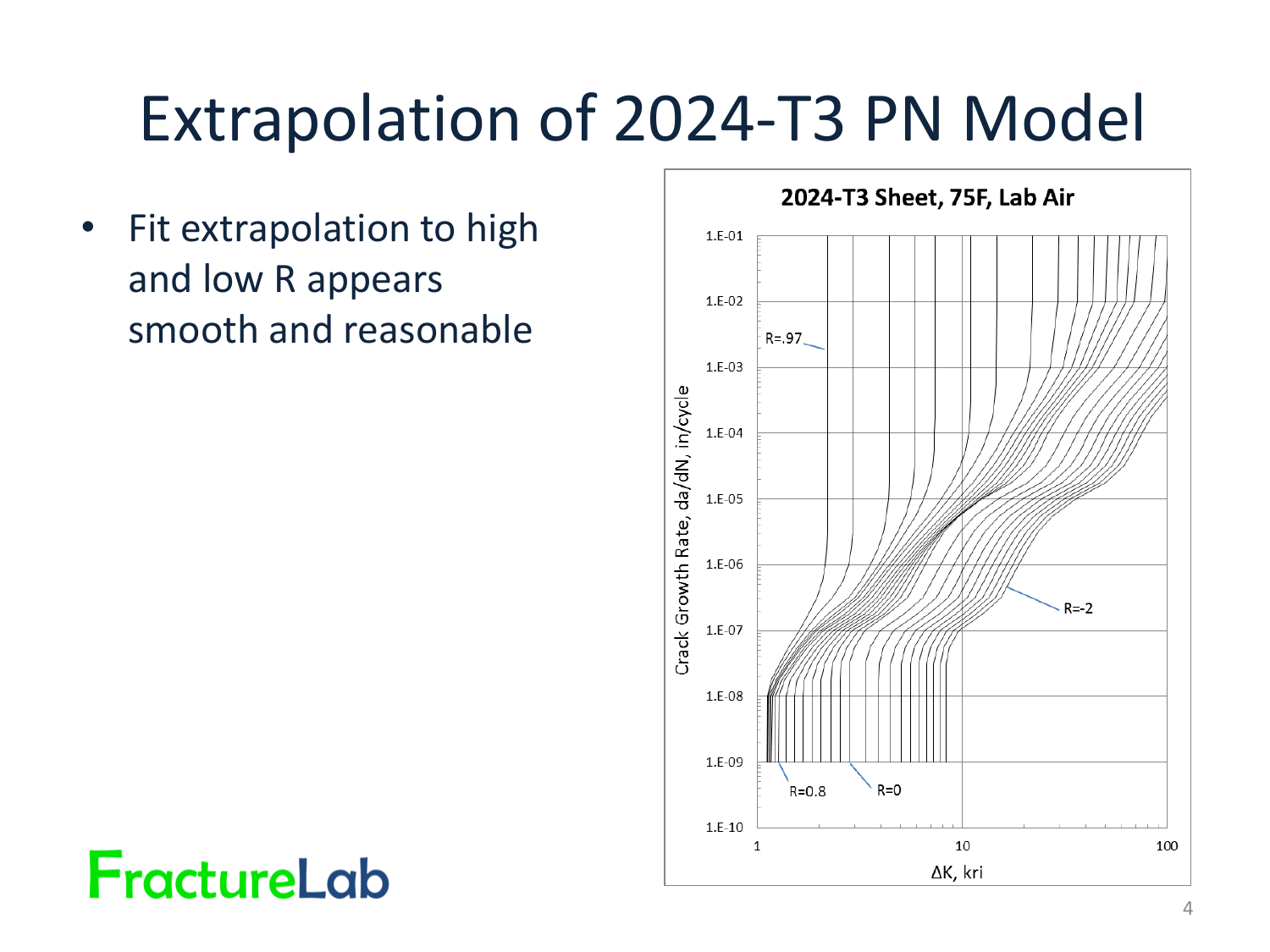## About the PN Fit

- Name indicates a perturbed variant of the NASGRO formulation (reverts to NASGRO equation as a special case)
- Smooth, flexible function throughout (not tabular)
- Region II nonlinearities integrated with closure correction
- Formulation not made public at this time
- FractureLab offers full service modeling using PN or other formulations, as well as laboratory services
	- Interim approach utilizes a PN fit to smooth data/extrapolate to limits; a refined tabular model is then created compatible with software of choice.